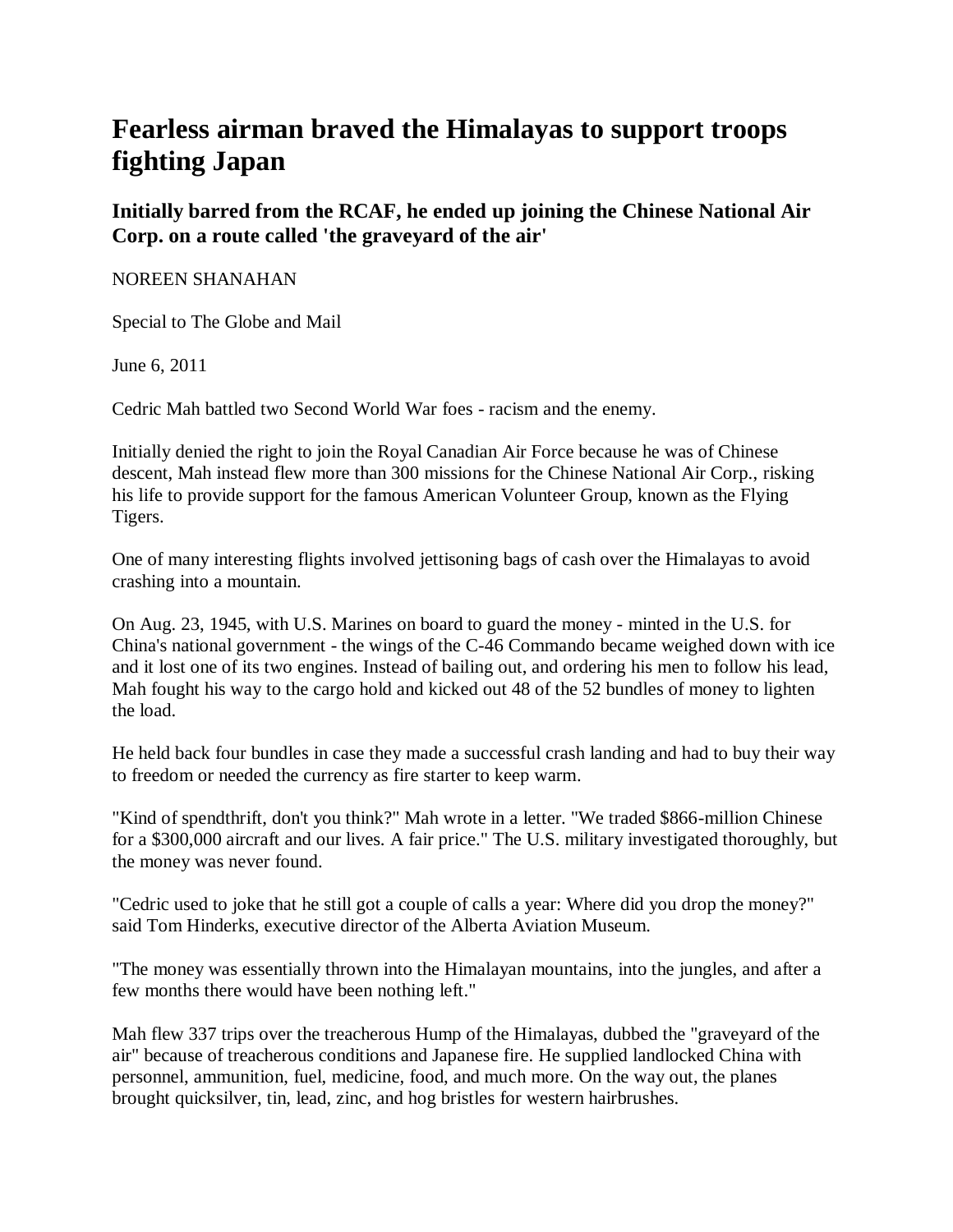Because of his service, the Flying Tigers named him an honorary member, according to Hinderks.

In 1997, Mah was finally officially honoured for his service by the U.S. government, receiving the U.S. Air Medal and the Distinguished Flying Cross. His brother Albert, also a CNAC pilot, was honoured as well.

Mah died of a stroke in Edmonton on April 29 at the age of 88.

Born June 16, 1922, in Prince Rupert, B.C., he was the 8th of 11 children. His parents, Sea Gee and Bon Quen Mah, ran the successful Sunshine Grocery in Prince Rupert.

After his father's death in 1935, the family returned to China, intending to stay only a brief while. But their plans were interrupted in 1937 by the Japanese invasion. Cedric managed to return to Canada two years later, gaining passage on the CPR Empress of Russia, but his mother and sisters were trapped in the war-torn country.

Mah had wanted to be a pilot ever since he was three years old and stopped to watch a low-flying airplane glide past his house. The pilot, he recalled, reached a white-gloved hand from the cockpit and waved at him. The boy's fate was sealed.

Facing discrimination from the Canadian Air Force, which rejected non-Caucasians until 1942, Mah followed Albert to the California Flyers Aviation College in Los Angeles. The training was cut short after the Japanese attacked Pearl Harbor, so he received further training in Arizona and Texas. He returned to Canada in 1942. Finally allowed to work for the RCAF, he became a flight instructor in Winnipeg, training bomb-aimers, photographers and navigators.

But he wanted to fly. Keen for more adventure, he consulted his friend Wilfred (Wop) May, a First World War ace and a pioneering Canadian bush pilot. "Go fly in China," he told Mah. "That country is crying for aviators." In fact, Albert had had the same idea.

In 1944, Mah joined the China National Aviation Corp., becoming part of a group of transport pilots known as the "Humpty Dumpties." They were fearless, and many of them did not return. Mah recalled one flight where a load of lead ingots bounced up and down "like corks on an ocean," tearing holes in the roof.

"Imagine, in the black of night blasting off with a heavily loaded transport and staggering into a void," he wrote in his memoir. "There are mountains to all sides of you rearing to 18,000 feet ... you see nothing, not a single light, just a myriad of stars."

Working as a pilot in China appealed to Mah for family reasons, as well. He and his brother wanted to free their mother and sisters from China. His brother managed to travel through the Japanese line to rescue their 13-year-old sister, smuggling her through the Himalayas to the coast in a coffin.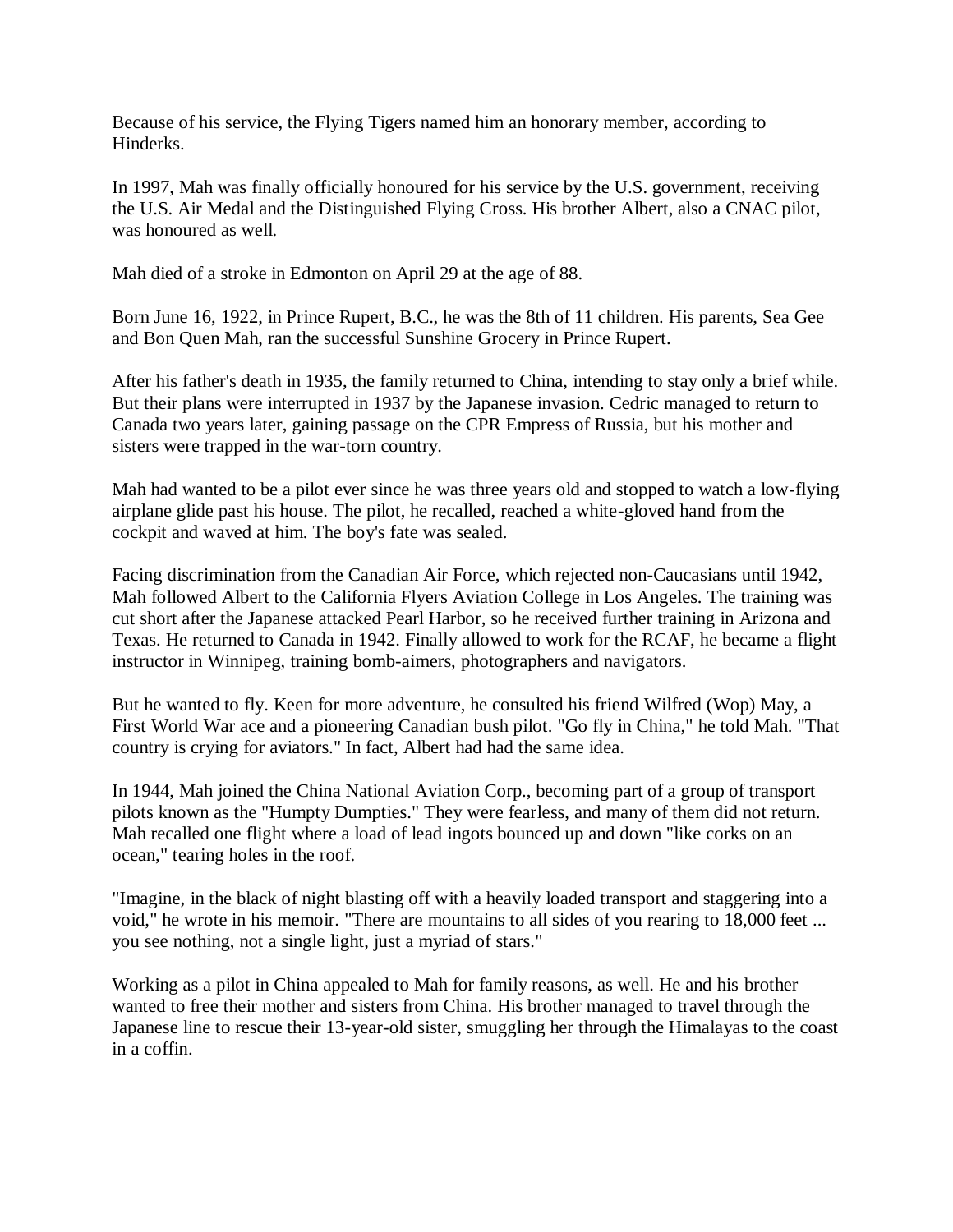Around the same time, while on a leave in China, Cedric spotted another sister walking along the road in a crush of refugees, wrapped in a Hudson's Bay blanket that he had sent her from Canada a couple of years before. The entire Mah family were reunited in Canada at the war's end.

On another assignment, Mah flew halfway up a mountain to purchase 10,000 Tibetan horses slated for a military mission on the French Indochina coast. He picked up Tibetan Chieftan So-Long Busong, his guide and interpreter. Mah described this man as arriving on a shaggy pony, wearing felted Tibetan boots and a furry cap with a red tassel, and smelling like a billy goat.

Mah continued flying in China until the Nationalist government surrendered. He flew the last flight out of Shanghai before it fell to the Communists in May, 1949.

Mah's career careened sharply in another direction at this point and landed him on an entirely new landscape. He returned to Vancouver in 1950 and went into business with another brother, Alex. The two men opened the Paladium Recreation Centre on Hastings Street, offering an eightlane bowling alley, a barbershop, coffee shop, and magazine stand.

Mah continued flying part time as a bush pilot for small airlines in B.C., Yukon and the Northwest Territories. In 1955, he flew C-46s for the Pacific Western Airlines out of Yellowknife and Hay River, NWT, on DEW line operations, as well as counting muskox, polar bears and other wildlife for the federal government's game surveys.

He flew crews for the Geological Survey of Canada, mapping out Kluane National Park in Yukon and fighting fires in Northern B.C., flying a Beaver float plane with two 65-gallon tanks attached.

"We'd skim across the lake and the probes, like straws bent forward, would scoop up the water," he wrote.

He sold the Vancouver business in the mid-1960s and moved to Edmonton, satisfying his lifelong ambition to work full time as a bush pilot.

"We used to fly scientists from Ward Hunt Island, east to Greenland. Then passing Ellesmere Island we'd fly to the northern tip of Baffin Island and Lancaster Sound, chasing the Northwest Passage through the Prince of Wales Strait all the way to Tuktoyaktuk," he wrote.

"A mountain in the Coast Range was named Mount Ced Mah," said his daughter Cheryll Watson, "recognizing him for outstanding service transporting and supplying a government survey party under difficult flying conditions."

In 1967, Mah was flying geologist Pat Parker on a mineral-claim-staking job in NWT when the Cessna floatplane hit an Arctic storm. He managed a safe landing, but a chunk of the aircraft's tail lodged beneath a hefty ridge of snow on a lake near Cambridge Bay, Nunavut (formerly NWT). A massive air search ensued.